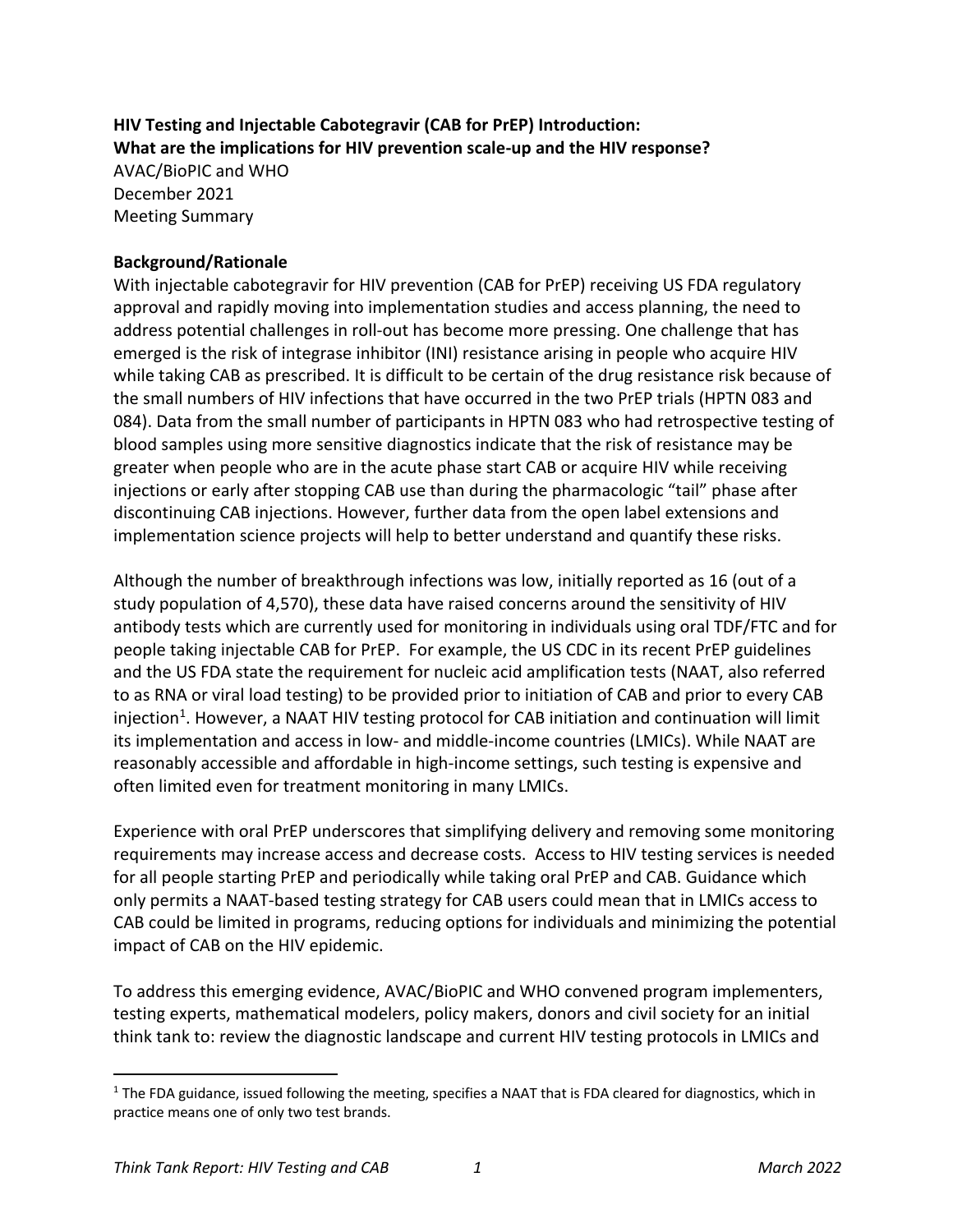the detailed analysis of the HIV infections occurring participants in the HPTN 083 trial; provide inputs into modeling assumptions based on the priorities and key questions identified by participants; learn about US CDC and WHO guideline development; and understand priorities and concerns from ministries of health and civil society representatives. The discussions underscored the implications and trade-offs for maintaining or revising current HIV testing strategies/algorithms for ARV-based HIV prevention in high-income settings and LMICs.

Topics were considered within the context of balancing what is ideal with regard to testing with what is feasible and acceptable to make CAB for PrEP implementation possible in settings with limited resources, capacity and infrastructure to conduct complex testing.

The US FDA approved CAB for PrEP on December 20, 2021, and other national medicines regulatory agencies are reviewing submissions for CAB for PrEP. As of mid-February 2022, regulatory dossiers have been submitted for review in Australia, Botswana, Brazil, Kenya, Malawi, South Africa, Uganda and Zimbabwe. CDC announced updated guidelines for PrEP on December 8; WHO is revising its PrEP implementation guidelines and will convene a guideline development committee for CAB in March 2022; and national governments will look to update guidelines in the coming months. Planning for implementation studies is underway, and they are expected to start in 2022.

# **WHO guidelines and the HIV testing landscape**

Cheryl Johnson from WHO reviewed the types of HIV tests used in programs and research worldwide. Diagnostics are selected based on specific country contexts and the tests' operational characteristics: specimen and detection type; time to result; storage and stability; required staff and skill; equipment and consumables needed; and quality control. Other key factors include the aims of testing and the population within which they will be used; program impact; feasibility of implementation; and price and service costs. WHO guidelines include details on the characteristics and performance of specific tests. Key considerations for CAB for PrEP implementation include:

- WHO's existing guidance for establishing HIV status for oral PrEP users recommends using the same national testing strategy and algorithms for starting and continuing PrEP as is used in clinical and community HIV testing services (HTS) to maximize access and feasibility.
- Community testing and using tests that can produce rapid results can increase access and impact; both have been critical to scaling up testing in HIV programs. HIV self-testing (HIVST), which is increasingly being used in programs, is used as a first test; all reactive tests require additional testing for an HIV positive diagnosis. During COVID-19, HIVST has been used to keep PrEP monitoring going when clinic- and community-based testing was difficult.
- The "best" testing protocol for CAB for PrEP needs to balance any potential advantages of earlier HIV detection with NAT and its inherent higher costs and feasibility issues, with the cheaper, easier to perform rapid diagnostic tests (RDTs).
- Detecting all acute infections with available testing technologies is a significant challenge. None of the rapid diagnostic tests in routine use in LMICs can reliably detect acute infections before 6 weeks post exposure. Even the most sensitive NAT tests, which are not often in routine use in LMICs, cannot reliably detect HIV in the first 10-14 days.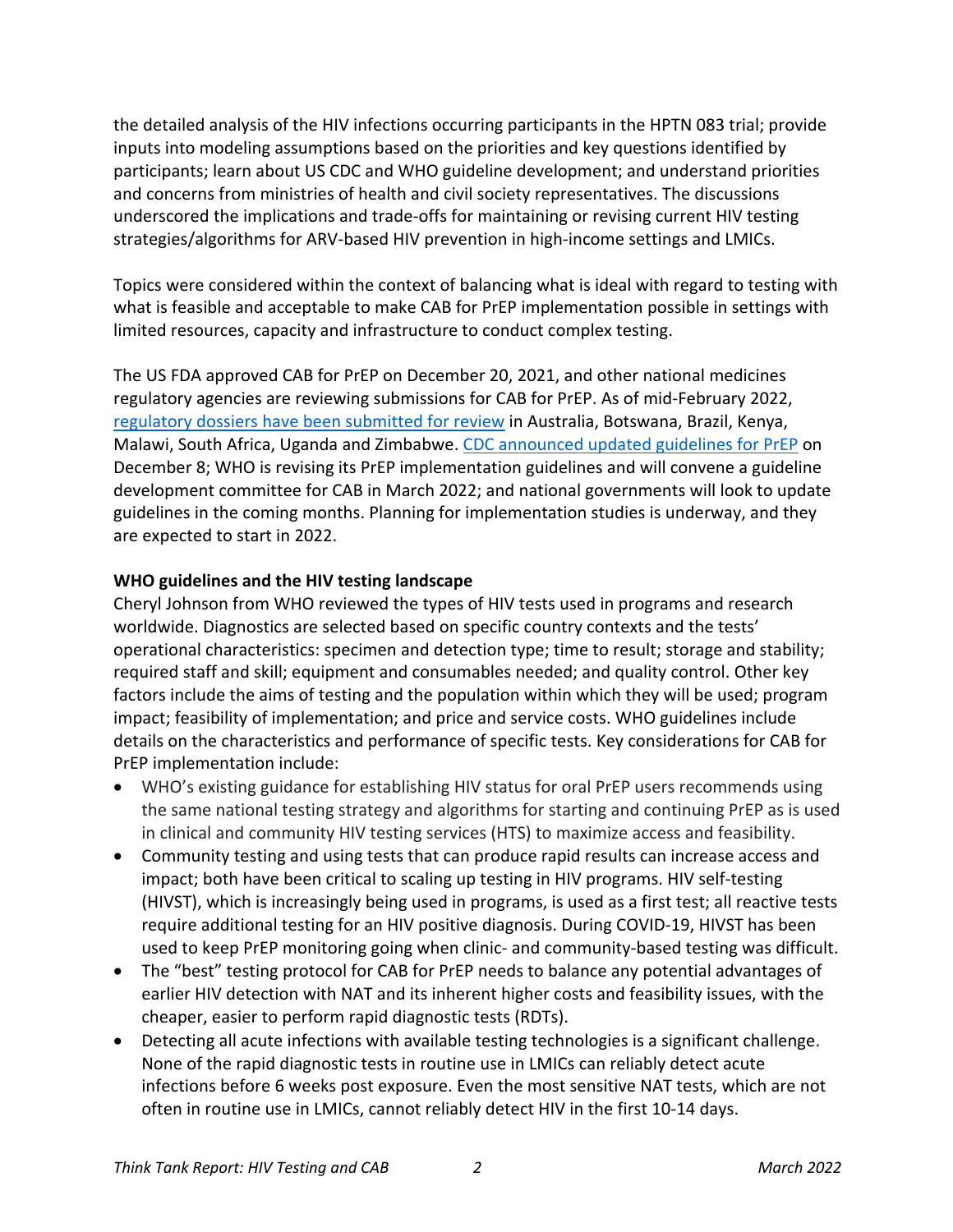- NAAT (viral load testing) is already limited in many LMICs and redirecting NAAT from treatment to prevention services may not be feasible or advisable. For example, within PEPFAR programs, many people on treatment receive one NAT per year to monitor treatment success. Where testing resources are limited, using NAAT capacity for PrEP monitoring will usually be a lower priority than for treatment programs.
- In the rare cases where people acquire HIV while taking PrEP, the ARVs can suppress replication of the virus and delay the production of antibodies, making these breakthrough infections hard to detect, especially with antibody RDTs. With CAB, the result of delayed diagnosis may contribute to the development of resistance associated mutations that would be expected to confer reduced susceptibility to integrase inhibitors. This is rare however, and it is not clear whether mutations will limit future treatment options.
- Working toward broader access and availability of NAT and the development of cheaper NAT technology is a current strategy for increasing effective ART monitoring and could potentially be considered for use in future long-acting (LA) PrEP programs. It has been proposed that pooled NAT sampling may be a useful tool to aid diagnosis of early breakthrough infections. This approach is currently being used for oral PrEP in Thailand.
- Any testing strategy will come with trade-offs: potentially delayed detection of HIV and possible development of drug resistance, versus curtailing access to CAB and missing the opportunity to prevent infections. It may also necessitate using non-INSTI ART to treat people who acquire HIV while taking injectable CAB. The global health community and countries need to balance the risks and benefits of specific testing protocols to maximize access and minimize the impact of possible resistance.

## **In depth analysis of breakthrough infections from HPTN 083**

Raphael Landovitz, the HPTN 083 Protocol Chair, presented updated data from the trial. Detailed retrospective analyses of data from HPTN 083 suggest that the INI resistance occurred with breakthrough infections among participants receiving CAB oral or injections as prescribed and with CAB concentrations at concentrations that would be anticipated to be protective based on non-human primate models. Conversely, seroconversions during the tail phase when CAB drug levels were waning did not, in the very small number of infections in the trial, result in INI resistance.

In the four breakthrough infections, HIV infection in HPTN 083 would have been detected earlier with NAT testing, and details of each of these cases is available and were presented at CROI 2022.

These data, while important, should be interpreted with caution as they are based on a small number of cases: both CAB and TDF/FTC were and are highly effective in preventing HIV acquisition. Similar "endpoint adjudication" for HPTN 084 is ongoing, with even smaller numbers, and were not available at the time of this meeting. The implications of these analyses for testing for CAB delivery are still being assessed, with some key takeaway points:

• Injectable CAB can delay detection of infection using standard HIV testing algorithms.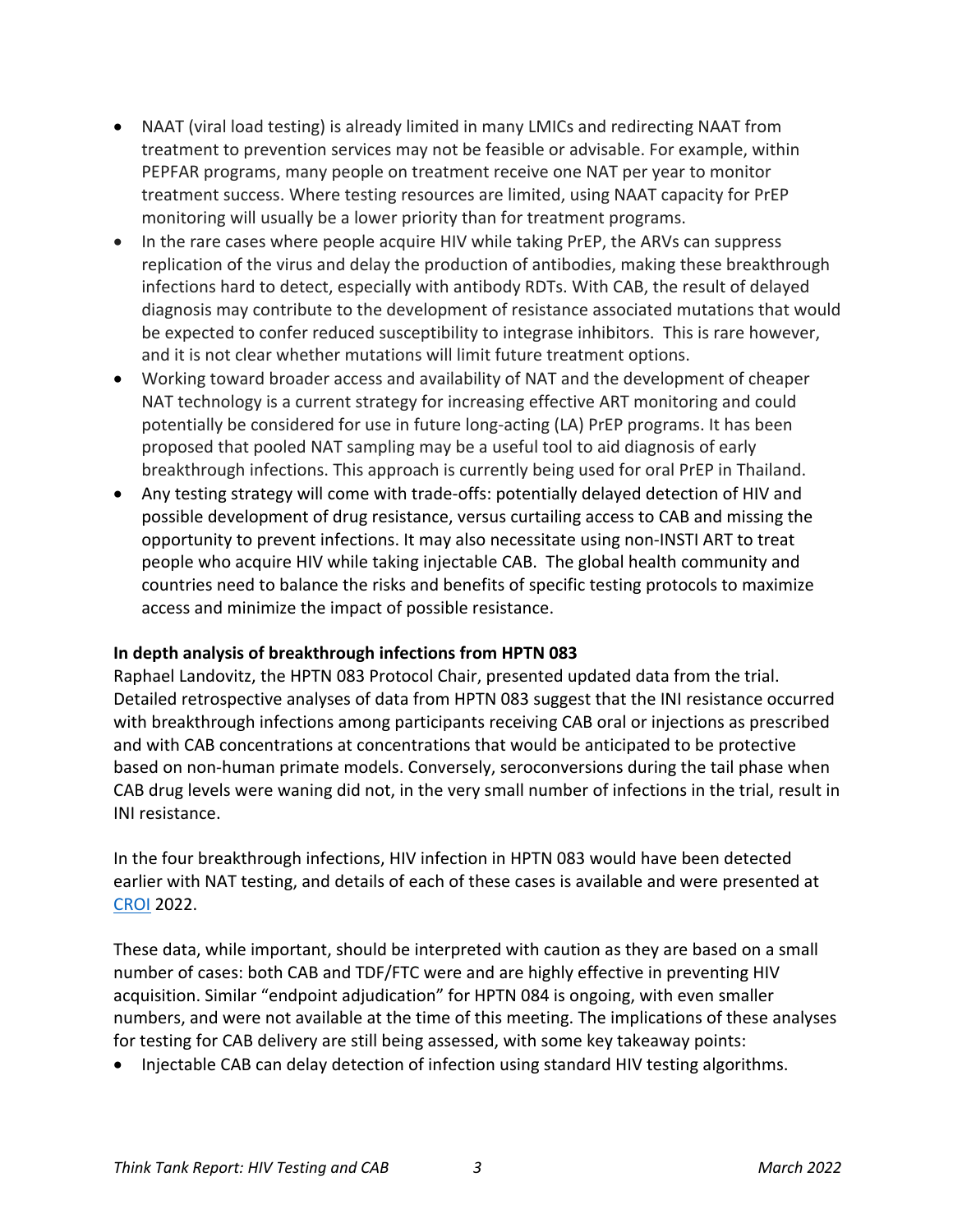• Data are needed to evaluate the benefits of diagnostics which can detect seroconversions earlier and whether this can prevent INI drug resistance. NAT as a routine test for CAB monitoring will be assessed in HPTN 083 and 084 open-label extension studies.

## **Modeling Assumptions and Considerations**

Modeling is a key component of building the policy and investment case for CAB for PrEP within the context of future prevention programs. Several different modeling consortia are exploring CAB for PrEP, including University College London (UCL) and the HIV Modelling Consortium, the HPTN and the Fred Hutchinson Cancer Research Center, the University of Washington, Emory University, and Massachusetts General Hospital. Andrew Phillips and Jenny Smith from UCL reviewed the status of these efforts and highlighted outstanding questions. The UCL HIV synthesis model has the capacity to focus on resistance and testing for CAB initiation and continuation in sub-Saharan Africa. Outputs from this model include INI resistance, HIV mortality, and viral load as well as HIV incidence and number of new HIV infections. It can factor in different HIV testing scenarios, for example separating people with acute HIV infection during initiation from continuation and monitoring. Priorities for follow up include:

- Generate information comparing infections averted with infections with resistant virus and the impact of different testing protocols on these outcomes.
- Model the impact of CAB for PrEP on overall resistance, comparing resistance resulting from CAB with that which would occur if people sero-convert and develop resistance while on treatment.
- Address whether earlier detection has an impact on resistance and disentangle the performance of different tests on timing of detection versus the sensitivity/specificity of detection.
- Query whether it is possible to provide CAB without NAT testing, and, if not, whether testing at initiation or during on-going monitoring while taking injections is more vital to detecting resistance. Examine tradeoffs of testing at different stages of initiation and monitoring to determine how much benefit increased frequency of testing yields in identifying resistance.
- Explore the implications for detection and cost of different testing protocols, for example using pooled samples, and  $4<sup>th</sup>$  versus  $3<sup>rd</sup>$  generation rapid tests.

## **Guidelines and HIV testing for PrEP**

Dawn Smith from the US CDC previewed elements of its new guidelines for PrEP, which were released on December 8, following the December 3 think tank and prior to the December 20 FDA approval. The guideline includes specific sections for oral PrEP and injectable PrEP and creates two algorithms for testing to determine HIV status, one for persons with no recent ARV exposure, and one for those with recent ARV exposure. It also includes resources for clinicians to consult on ambiguous results and to access specialized diagnostic testing for clients who acquire HIV while on PrEP. The guideline recommends HIV-1 RNA testing prior to initiating CAB injections, at one month following initiation, at each follow-up visit to receive an injection, and at quarterly visits for a year after discontinuing injections.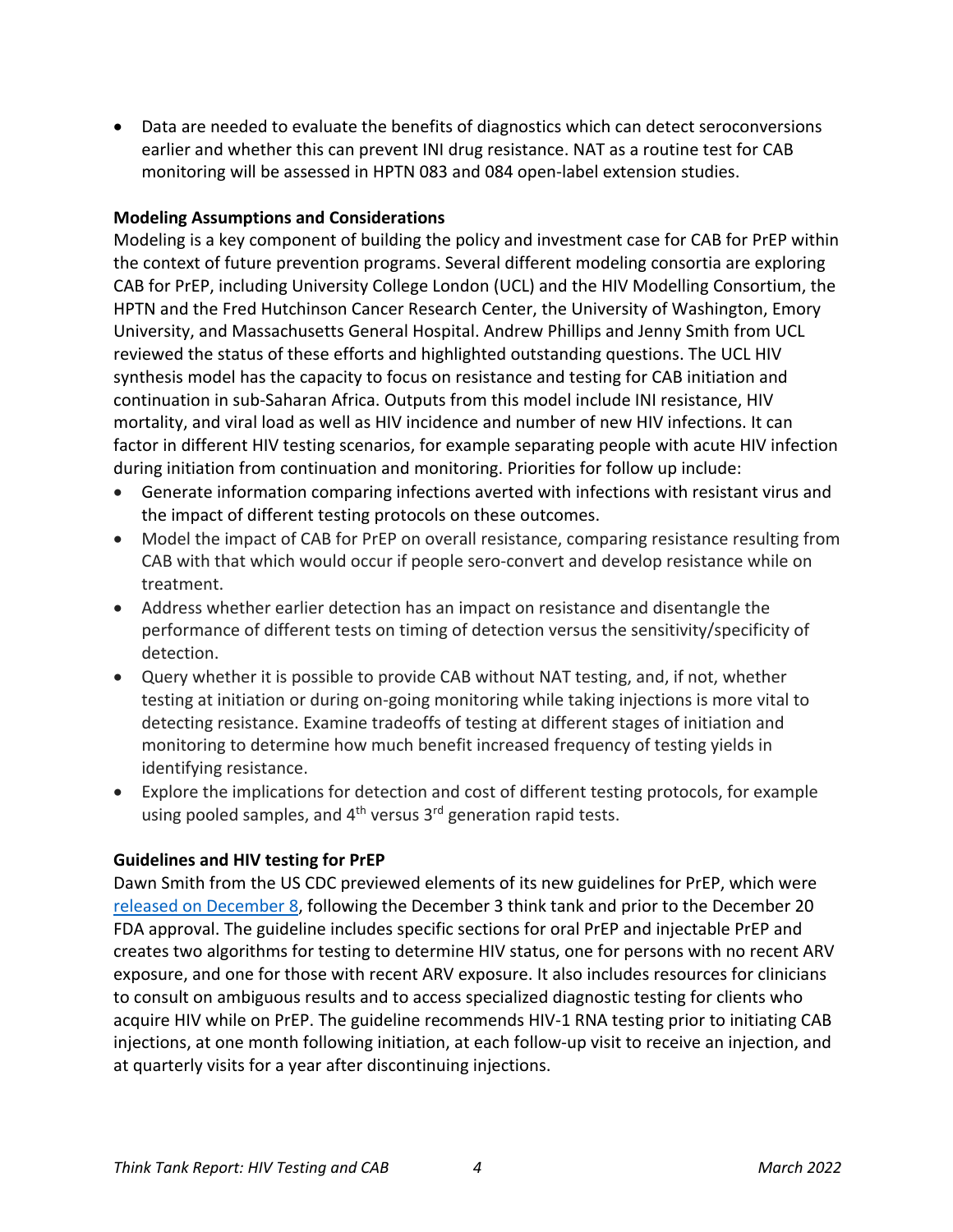WHO is convening a guideline development group for CAB for PrEP in March 2022, with guidelines expected later in the year. The committee will look to make a recommendation on CAB as an additional choice for PrEP and outline implementation considerations that balance what is feasible in LMIC in terms of testing, program and service settings, providers, and other aspects.

- WHO guidelines and implementation guidance should take into account that requiring complex testing protocols may limit access to CAB in LMICs.
- The CAB for PrEP guidelines should reflect lessons from oral PrEP where WHO guidelines have sometimes been seen as overly restrictive and a barrier to PrEP use. Updated and revised oral PrEP implementation guidance will emphasize simplifying and de-medicalizing PrEP delivery and reaching users through differentiated services. These principles should be applied to CAB guidelines and implementation recommendations from the outset.

# **Key Considerations and Looking Ahead**

- Determine whether early detection and how much earlier will have an impact on drug resistance. Explore whether evidence from animal studies or other sources can inform understanding of the impact of delayed diagnosis on drug resistance, how critical earlier diagnosis is to prevent possible resistance, and by how long.
- Focus on practical actions to determine what works to detect acute HIV infections. Given that rapid tests cannot detect early acute infections, assess other approaches that could be used in programs to identify clients at greatest risk for acute infection and test these cases. For example, analyze existing protocols to screen out acute HIV infections for oral PrEP programs, how well they perform in detecting acute infections, and how they could be adapted or supplemented for CAB.<sup>2</sup> Explore the Thailand model of using pooled NAT sampling which may be more cost-effective in lieu of requiring NAT for each individual at initiation and during follow-up visits.
- Ensure that the suite of CAB implementation studies now being designed examines the effectiveness and acceptability of different specific testing protocols in a way that can be assessed and compared across studies. Design programs so that they can continue to assess and adapt testing protocols as implementation and roll-out ramps up.
- Analyze the performance of point of care or  $4<sup>th</sup>$  generation rapid diagnostics (ELISA and RDTs) on detecting HIV in the stored samples from 083 and 084.
- Explore the implications of the December 2021 FDA decision and CDC guidelines for other settings.
- Advocate for expanded access to NAAT as well as more innovation and accelerating the development of new diagnostics while ensuring that NAT does not become a barrier to incorporating CAB for PrEP into prevention programs.

<sup>&</sup>lt;sup>2</sup> A WHO systematic review identified screening tools for acute HIV infection that performed well, including their implementation in Kenya and could be a resource for CAB. https://papers.ssrn.com/sol3/papers.cfm?abstract\_id=3858557